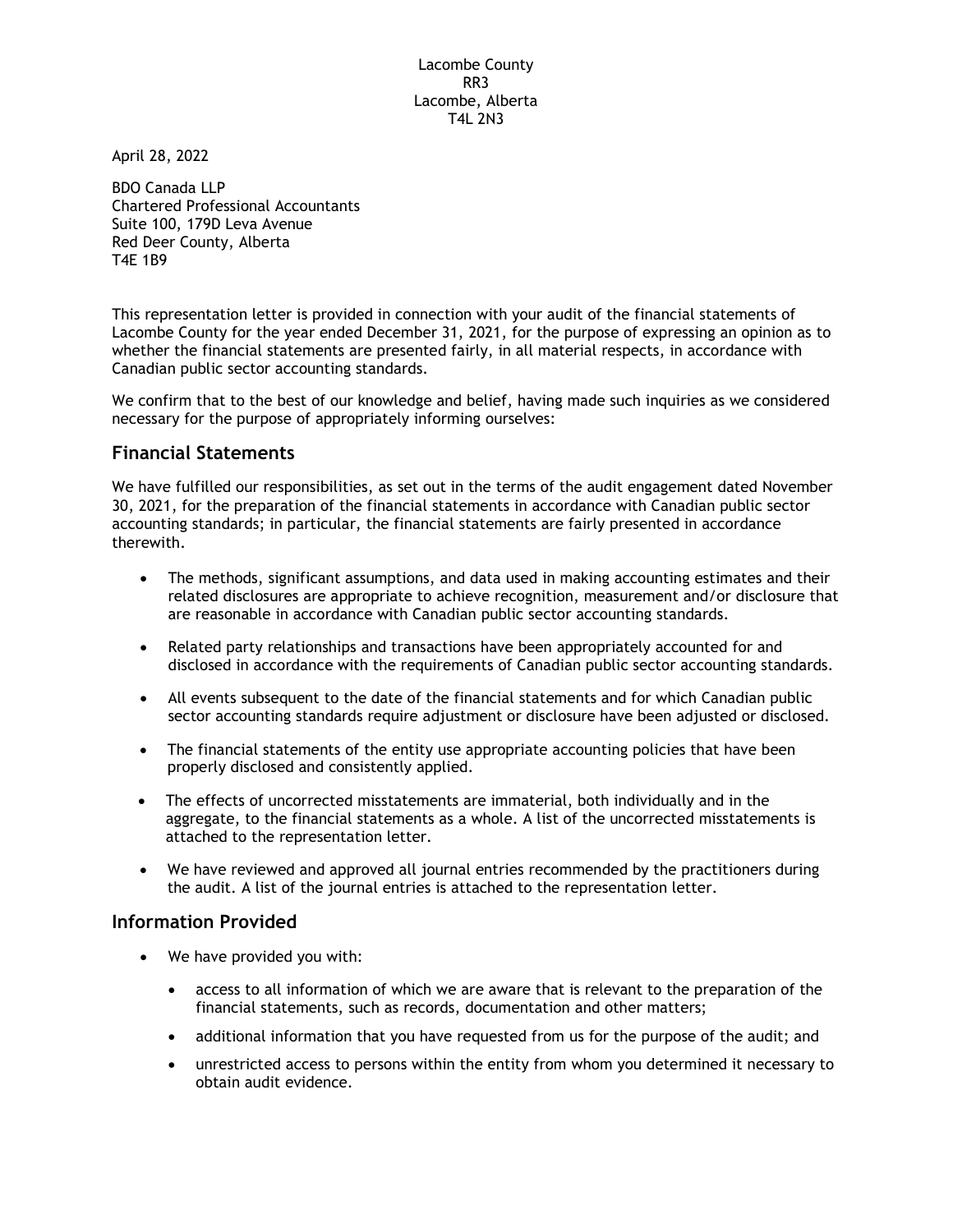- We are responsible for the design, implementation and maintenance of internal controls to prevent, detect and correct fraud and error, and have communicated to you all deficiencies in internal control of which we are aware.
- All transactions have been recorded in the accounting records and are reflected in the financial statements.
- We have disclosed to you all known instances of non-compliance or suspected non-compliance with laws and regulations whose effects should be considered when preparing the financial statements.
- We have disclosed to you the identity of the entity's related parties and all the related party relationships and transactions of which we are aware.

# Fraud and Error

- We have disclosed to you the results of our assessment of the risk that the financial statements may be materially misstated as a result of fraud.
- We have disclosed to you all information in relation to fraud or suspected fraud that we are aware of and that affects the entity and involves:
	- management;
	- employees who have significant roles in internal control; or
	- others where the fraud could have a material effect on the financial statements.
- We have disclosed to you all information in relation to allegations of fraud, or suspected fraud, affecting the entity's financial statements communicated by employees, former employees, analysts, regulators, or others.

### General Representations

- Where the value of any asset has been impaired, an appropriate provision has been made in the financial statements or has otherwise been disclosed to you.
- We have provided you with significant assumptions that in our opinion are reasonable and appropriately reflect our intent and ability to carry out specific courses of action on behalf of the entity when relevant to the use of fair value measurements or disclosures in the financial statements.
- We confirm that there are no derivatives or off-balance sheet financial instruments held at year end that have not been properly recorded or disclosed in the financial statements.
- Except as disclosed in the financial statements, there have been no changes to title, control over assets, liens or assets pledged as security for liabilities or collateral.
- The entity has complied with all provisions in its agreements related to debt and there were no defaults in principal or interest, or in the covenants and conditions contained in such agreements.
- There have been no plans or intentions that may materially affect the recognition, measurement, presentation or disclosure of assets and liabilities (actual and contingent).
- The nature of all material uncertainties have been appropriately measured and disclosed in the financial statements, including all estimates where it is reasonably possible that the estimate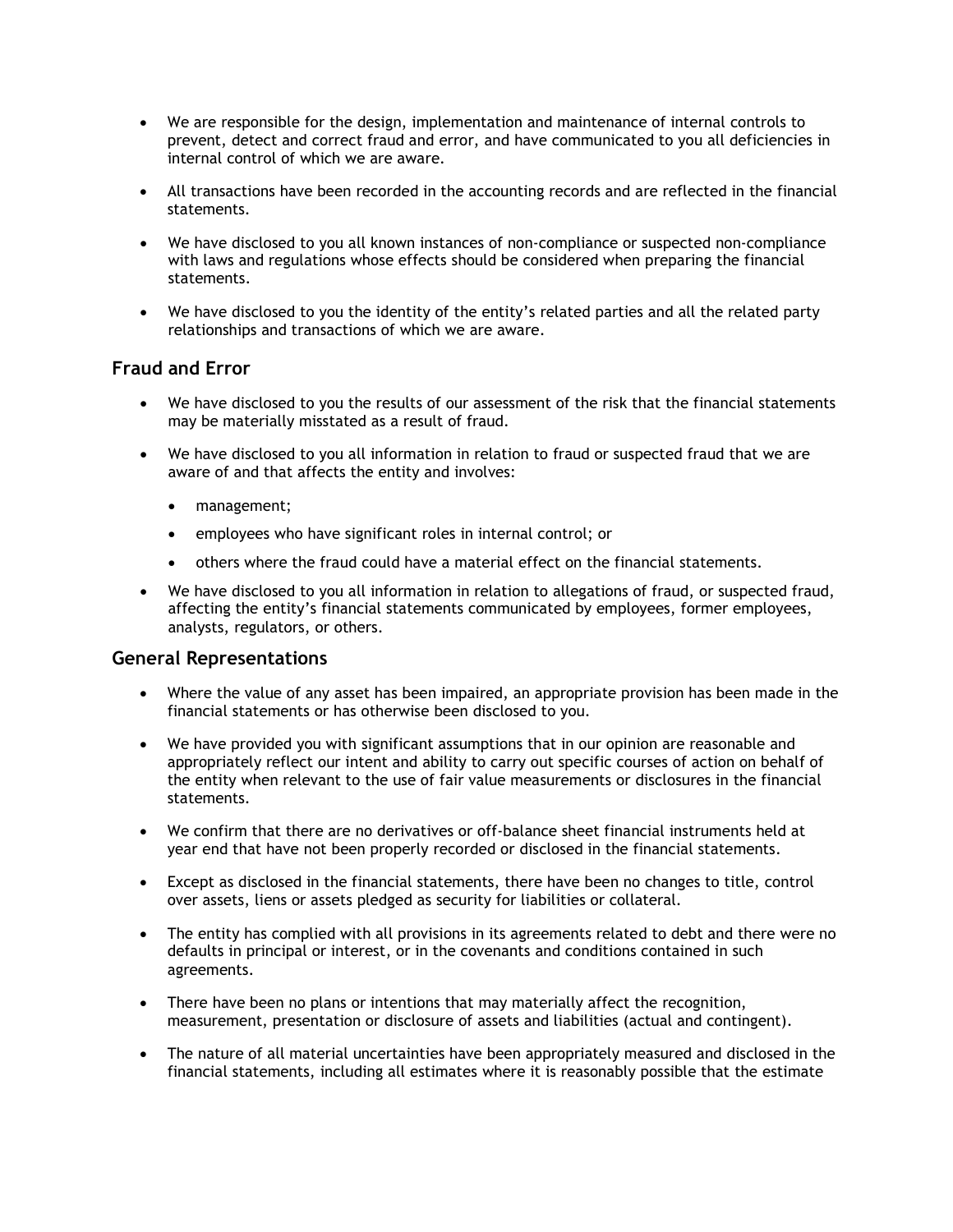will change in the near term and the effect of the change could be material to the financial statements.

• There were no direct contingencies or provisions (including those associated with guarantees or indemnification provisions), unusual contractual obligations nor any substantial commitments, whether oral or written, other than in the ordinary course of business, which would materially affect the financial statements or financial position of the entity, except as disclosed in the financial statements.

### Other Representations Where the Situation Exists

 We have informed you of all known actual or possible litigation and claims, whether or not they have been discussed with legal counsel. Since there are no actual, outstanding or possible litigation and claims, no disclosure is required in the financial statements.

Yours truly,

Signature **Position** 

\_\_\_\_\_\_\_\_\_\_\_\_\_\_\_\_\_\_\_\_\_\_\_\_\_\_\_\_\_\_\_\_\_\_\_\_\_ \_\_\_\_\_\_\_\_\_\_\_\_\_\_\_\_\_\_\_\_\_\_\_\_\_\_\_\_\_\_\_\_\_\_\_\_\_\_\_

\_\_\_\_\_\_\_\_\_\_\_\_\_\_\_\_\_\_\_\_\_\_\_\_\_\_\_\_\_\_\_\_\_\_\_\_\_\_\_ \_\_\_\_\_\_\_\_\_\_\_\_\_\_\_\_\_\_\_\_\_\_\_\_\_\_\_\_\_\_\_\_\_\_\_\_\_\_\_

Signature **Position**